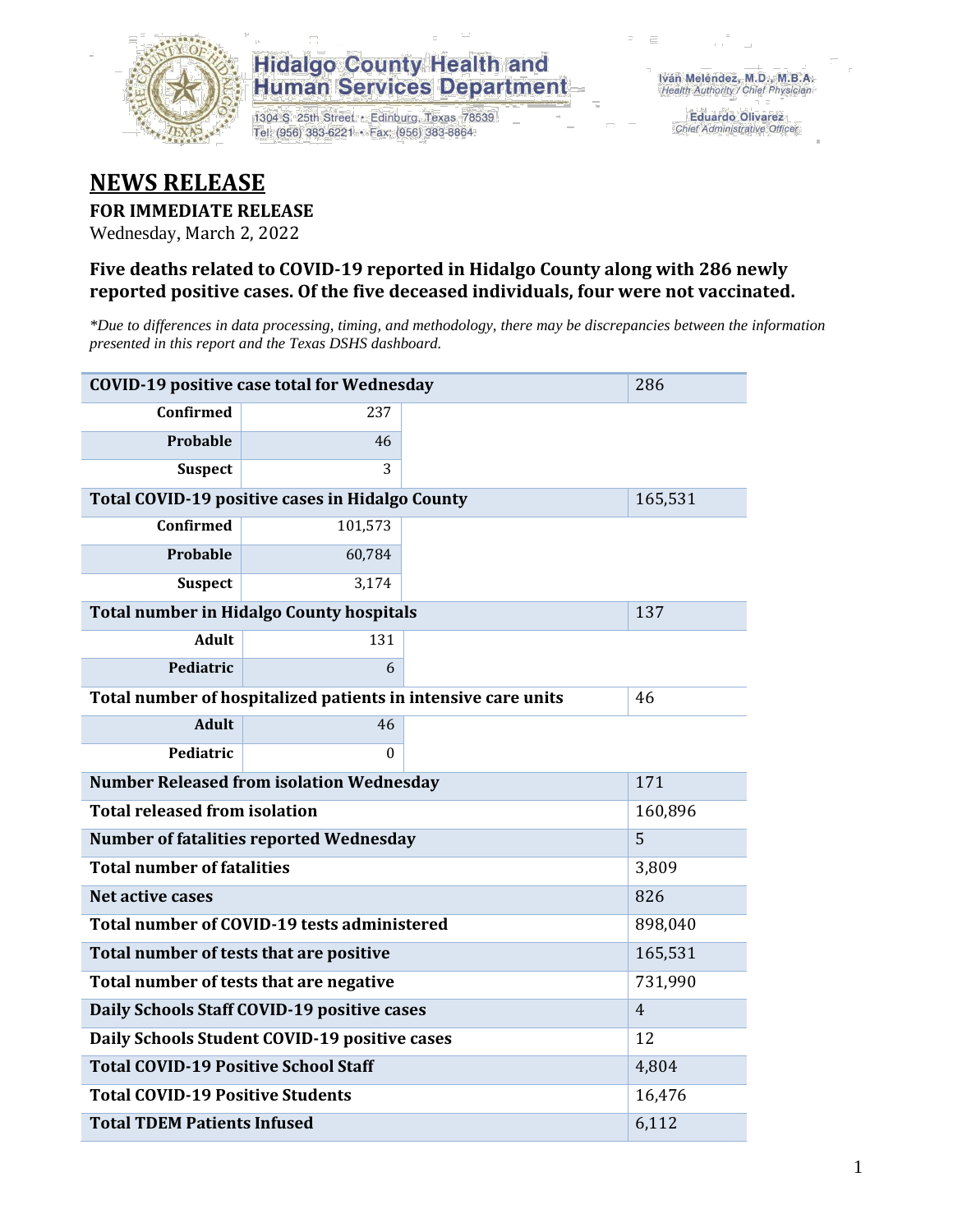

1304 S. 25th Street · Edinburg, Texas 78539 Tel: (956) 383-6221 · Fax: (956) 383-8864

**Eduardo Olivarez** Chief Administrative Officer

*Hidalgo County uses the case status definition provided by the Texas Department of State Health Service's 2020 Epi Case Criteria Guide revised November 2020.*

- *1. Confirmed: A person who has tested positive through a molecular or PCR (oral or nasal swabs) test that looks for the presence of the virus's genetic material.*
- *2. Probable: A person who meets presumptive laboratory evidence through detection of COVID-19 by antigen test in a respiratory specimen.*
- *3. Suspect: A person who meets supported laboratory evidence through detection of specific antibodies in serum, plasma, whole body, and no prior history of being confirmed or probable case.*

*For more information of case status definition for COVID-19, please refer to:*

<https://www.dshs.state.tx.us/IDCU/investigation/epi-case-criteria-guide/2020-Epi-Case-Criteria-Guide.pdf>

|                  | ╯<br>ັ                 |
|------------------|------------------------|
| <b>Age Range</b> | <b>Number of Cases</b> |
| $0 - 11$         | 30                     |
| 12-19            | 31                     |
| 20s              | 40                     |
| 30 <sub>s</sub>  | 39                     |
| 40s              | 44                     |
| 50s              | 37                     |
| 60s              | 29                     |
| $70+$            | 36                     |
| Total:           | 286                    |
|                  |                        |

#### Case Breakdown by Age Group: The deaths include:

|                | <b>Age Range</b> | Gender | <b>City</b> |
|----------------|------------------|--------|-------------|
| 1              | 50s              | Female | Undisclosed |
| $\overline{2}$ | 40s              | Male   | McAllen     |
| 3              | $70+$            | Male   | McAllen     |
| 4              | 70+              | Female | Mission     |
| 5              | 70+              | Male   | Undisclosed |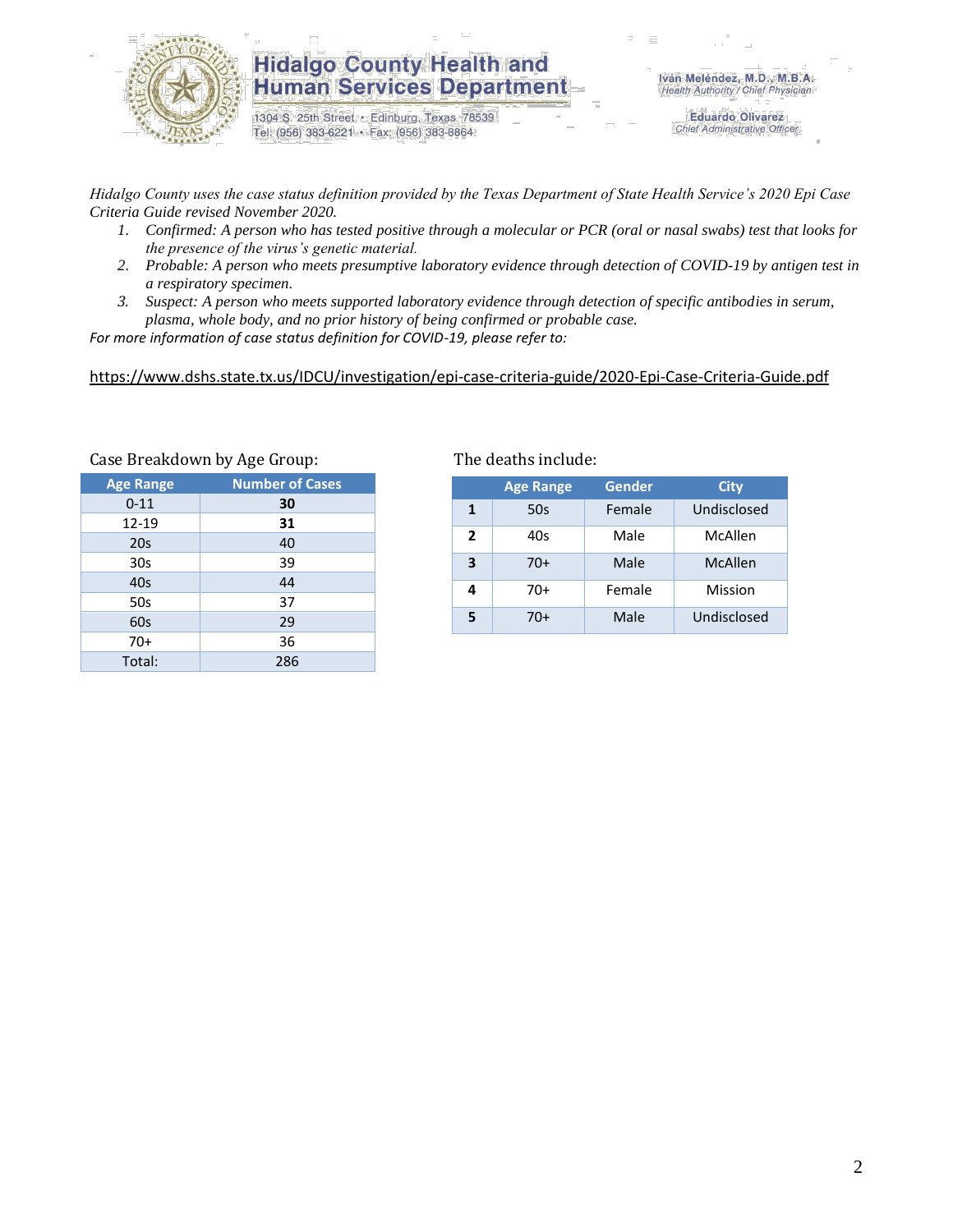

1304 S. 25th Street • Edinburg, Texas 78539<br>Tel: (956) 383-6221 • Fax: (956) 383-8864

Iván Meléndez, M.D., M.B.A.<br>Health Authority / Chief Physician

Eduardo Olivarez<br>Chief Administrative Officer

#### Wednesday, March 2, 2022 positive cases include:

|    | <b>Age Range</b> | Gender | <b>City</b> |     | <b>Age Range</b> | Gender                                                                                                     | <b>City</b> |
|----|------------------|--------|-------------|-----|------------------|------------------------------------------------------------------------------------------------------------|-------------|
| 1  | $0 - 19$         | M      | Alamo       | 144 | $0 - 19$         | ${\sf M}$                                                                                                  | Mission     |
| 2  | $0 - 19$         | F      | Alamo       | 145 | $0 - 19$         | M                                                                                                          | Mission     |
| 3  | 20s              | F      | Alamo       | 146 | $0 - 19$         | F                                                                                                          | Mission     |
| 4  | 40s              | F      | Alamo       | 147 | $0 - 19$         | F                                                                                                          | Mission     |
| 5  | 50s              | F      | Alamo       | 148 | $0 - 19$         | F                                                                                                          | Mission     |
| 6  | $70+$            | M      | Alamo       | 149 | $0 - 19$         | M                                                                                                          | Mission     |
| 7  | $70+$            | F      | Alamo       | 150 | $0 - 19$         | F                                                                                                          | Mission     |
| 8  | $0 - 19$         | F      | Alton       | 151 | 20s              | M                                                                                                          | Mission     |
| 9  | 20s              | F      | Alton       | 152 | 20s              | F                                                                                                          | Mission     |
| 10 | 50s              | F      | Alton       | 153 | 20s              | M                                                                                                          | Mission     |
| 11 | 60s              | M      | Alton       | 154 | 20s              | F                                                                                                          | Mission     |
| 12 | $70+$            | F      | Alton       | 155 | 20s              | M                                                                                                          | Mission     |
| 13 | $0 - 19$         | F      | Donna       | 156 | 20s              | F                                                                                                          | Mission     |
| 14 | $0 - 19$         | M      | Donna       | 157 | 20s              | M                                                                                                          | Mission     |
| 15 | $0 - 19$         | F      | Donna       | 158 | 20s              | ${\sf M}$                                                                                                  | Mission     |
| 16 | $0 - 19$         | F      | Donna       | 159 | 30 <sub>s</sub>  | F                                                                                                          | Mission     |
| 17 | 30 <sub>s</sub>  | F      | Donna       | 160 | 30 <sub>s</sub>  | F                                                                                                          | Mission     |
| 18 | 40s              | F      | Donna       | 161 | 30 <sub>s</sub>  | F                                                                                                          | Mission     |
| 19 | 40s              | M      | Donna       | 162 | 30 <sub>s</sub>  | F                                                                                                          | Mission     |
| 20 | 50s              | F      | Donna       | 163 | 30 <sub>s</sub>  | M                                                                                                          | Mission     |
| 21 | 50s              | M      | Donna       | 164 | 30 <sub>s</sub>  | F                                                                                                          | Mission     |
| 22 | 50s              | F      | Donna       | 165 | 30 <sub>s</sub>  | M                                                                                                          | Mission     |
| 23 | 50s              | M      | Donna       | 166 | 30 <sub>s</sub>  | $\mathsf{M}% _{T}=\mathsf{M}_{T}\!\left( a,b\right) ,\ \mathsf{M}_{T}=\mathsf{M}_{T}\!\left( a,b\right) ,$ | Mission     |
| 24 | 50s              | M      | Donna       | 167 | 30 <sub>s</sub>  | M                                                                                                          | Mission     |
| 25 | 60s              | F      | Donna       | 168 | 30 <sub>s</sub>  | F                                                                                                          | Mission     |
| 26 | 60s              | M      | Donna       | 169 | 30 <sub>s</sub>  | F                                                                                                          | Mission     |
| 27 | 60s              | M      | Donna       | 170 | 30 <sub>s</sub>  | F                                                                                                          | Mission     |
| 28 | $70+$            | F.     | Donna       | 171 | 30s              | F.                                                                                                         | Mission     |
| 29 | $70+$            | F      | Donna       | 172 | 30 <sub>s</sub>  | ${\sf M}$                                                                                                  | Mission     |
| 30 | $70+$            | M      | Donna       | 173 | 30 <sub>s</sub>  | F                                                                                                          | Mission     |
| 31 | $70+$            | F      | Donna       | 174 | 30 <sub>s</sub>  | F                                                                                                          | Mission     |
| 32 | $0 - 19$         | F      | Edinburg    | 175 | 30 <sub>s</sub>  | F                                                                                                          | Mission     |
| 33 | $0 - 19$         | M      | Edinburg    | 176 | 40s              | F                                                                                                          | Mission     |
| 34 | $0 - 19$         | M      | Edinburg    | 177 | 40s              | F                                                                                                          | Mission     |
| 35 | $0 - 19$         | F      | Edinburg    | 178 | 40s              | M                                                                                                          | Mission     |
| 36 | $0 - 19$         | F      | Edinburg    | 179 | 40s              | M                                                                                                          | Mission     |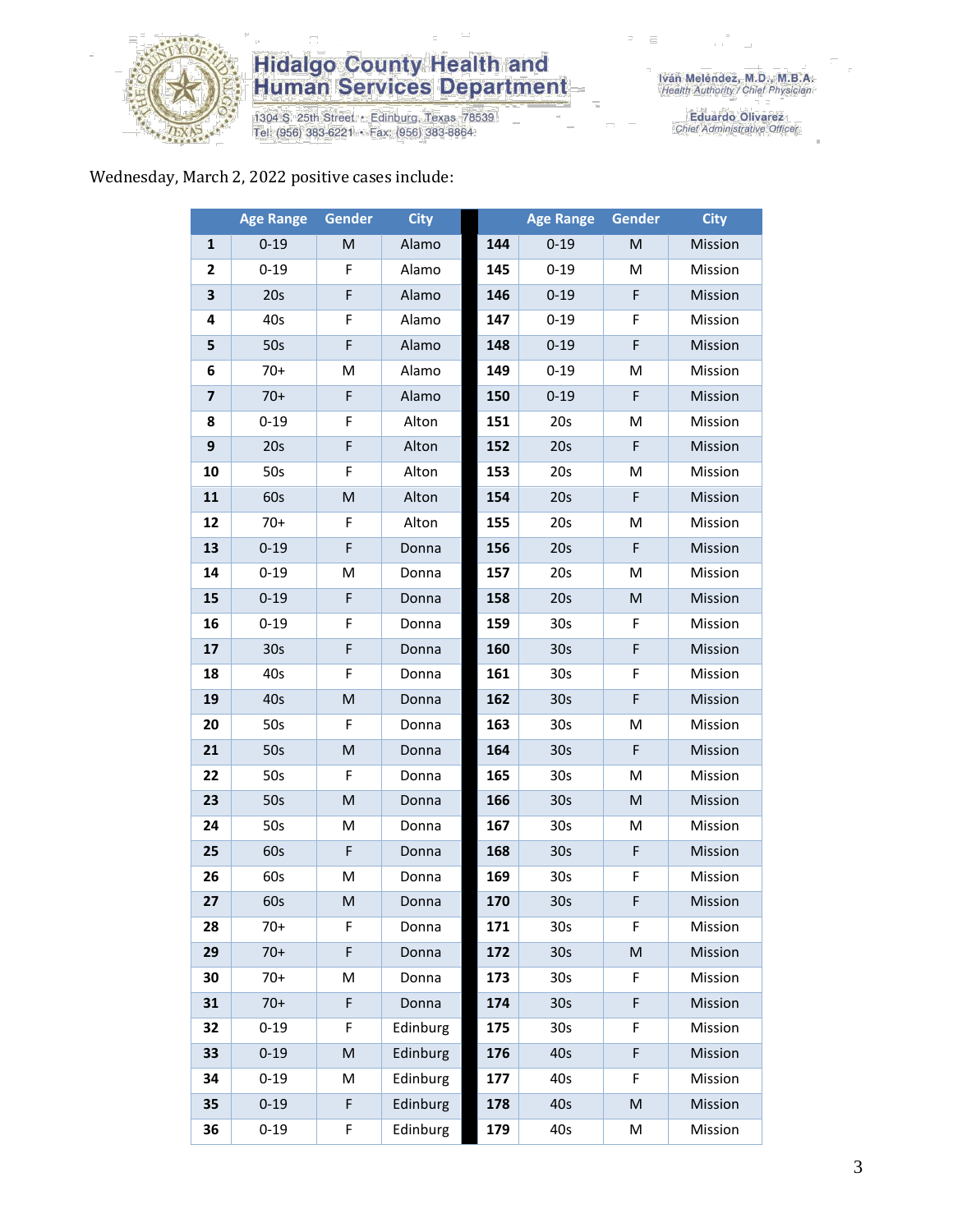

1304 S. 25th Street • Edinburg, Texas 78539<br>Tel: (956) 383-6221 • Fax: (956) 383-8864

Iván Meléndez, M.D., M.B.A.<br>Health Authority / Chief Physician

Eduardo Olivarez<br>Chief Administrative Officer

| 37 | $0 - 19$        | F           | Edinburg | 180 | 40s             | F         | Mission |
|----|-----------------|-------------|----------|-----|-----------------|-----------|---------|
| 38 | $0 - 19$        | M           | Edinburg | 181 | 40s             | M         | Mission |
| 39 | $0 - 19$        | ${\sf M}$   | Edinburg | 182 | 40s             | F         | Mission |
| 40 | $0 - 19$        | М           | Edinburg | 183 | 40s             | M         | Mission |
| 41 | 20s             | F           | Edinburg | 184 | 40s             | M         | Mission |
| 42 | 20s             | F           | Edinburg | 185 | 40s             | F         | Mission |
| 43 | 20s             | ${\sf M}$   | Edinburg | 186 | 40s             | F         | Mission |
| 44 | 20s             | F           | Edinburg | 187 | 40s             | M         | Mission |
| 45 | 20s             | M           | Edinburg | 188 | 40s             | F         | Mission |
| 46 | 20s             | M           | Edinburg | 189 | 40s             | F         | Mission |
| 47 | 30s             | $\mathsf F$ | Edinburg | 190 | 50s             | ${\sf M}$ | Mission |
| 48 | 30 <sub>s</sub> | F           | Edinburg | 191 | 50s             | F         | Mission |
| 49 | 30s             | ${\sf M}$   | Edinburg | 192 | 50s             | M         | Mission |
| 50 | 40s             | F           | Edinburg | 193 | 50s             | M         | Mission |
| 51 | 40s             | F           | Edinburg | 194 | 50s             | F         | Mission |
| 52 | 40s             | M           | Edinburg | 195 | 50s             | M         | Mission |
| 53 | 40s             | M           | Edinburg | 196 | 50s             | M         | Mission |
| 54 | 40s             | M           | Edinburg | 197 | 50s             | M         | Mission |
| 55 | 50s             | F           | Edinburg | 198 | 60s             | M         | Mission |
| 56 | 50s             | M           | Edinburg | 199 | 60s             | F         | Mission |
| 57 | 50s             | ${\sf M}$   | Edinburg | 200 | 60s             | F         | Mission |
| 58 | 50s             | F           | Edinburg | 201 | 60s             | M         | Mission |
| 59 | 50s             | F           | Edinburg | 202 | $70+$           | M         | Mission |
| 60 | 50s             | М           | Edinburg | 203 | $0 - 19$        | M         | Pharr   |
| 61 | 60s             | $\mathsf F$ | Edinburg | 204 | $0 - 19$        | M         | Pharr   |
| 62 | 60s             | F           | Edinburg | 205 | $0 - 19$        | M         | Pharr   |
| 63 | $70+$           | ${\sf M}$   | Edinburg | 206 | $0 - 19$        | ${\sf M}$ | Pharr   |
| 64 | $70+$           | F           | Edinburg | 207 | $0 - 19$        | M         | Pharr   |
| 65 | $70+$           | F           | Edinburg | 208 | $0 - 19$        | F         | Pharr   |
| 66 | $70+$           | F           | Edinburg | 209 | 20s             | F         | Pharr   |
| 67 | $70+$           | ${\sf M}$   | Edinburg | 210 | 20s             | M         | Pharr   |
| 68 | $70+$           | M           | Edinburg | 211 | 20s             | F         | Pharr   |
| 69 | $70+$           | ${\sf M}$   | Edinburg | 212 | 20s             | M         | Pharr   |
| 70 | $0 - 19$        | M           | Hidalgo  | 213 | 20s             | F         | Pharr   |
| 71 | 20s             | F           | Hidalgo  | 214 | 30 <sub>s</sub> | F         | Pharr   |
| 72 | 20s             | M           | Hidalgo  | 215 | 30 <sub>s</sub> | M         | Pharr   |
| 73 | 30 <sub>s</sub> | F           | Hidalgo  | 216 | 30 <sub>s</sub> | ${\sf M}$ | Pharr   |
| 74 | 40s             | F           | Hidalgo  | 217 | 30 <sub>s</sub> | F         | Pharr   |
| 75 | $0 - 19$        | F           | McAllen  | 218 | 30s             | F         | Pharr   |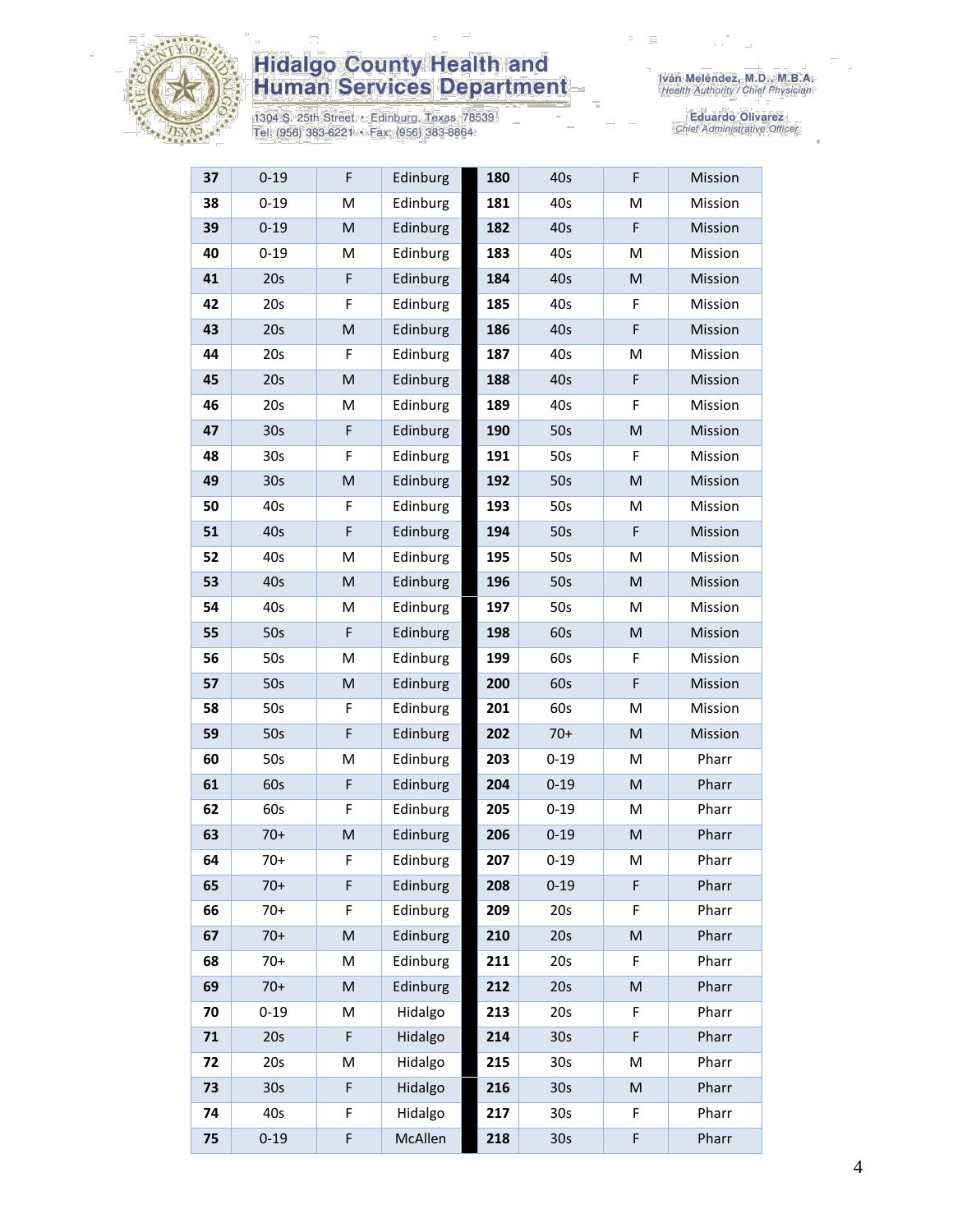

1304 S. 25th Street • Edinburg, Texas 78539<br>Tel: (956) 383-6221 • Fax: (956) 383-8864

Eduardo Olivarez<br>Chief Administrative Officer

| 76  | $0 - 19$        | M         | McAllen | 219 | 40s             | M | Pharr       |
|-----|-----------------|-----------|---------|-----|-----------------|---|-------------|
| 77  | $0 - 19$        | F         | McAllen | 220 | 40s             | F | Pharr       |
| 78  | $0 - 19$        | F         | McAllen | 221 | 40s             | F | Pharr       |
| 79  | $0 - 19$        | M         | McAllen | 222 | 40s             | F | Pharr       |
| 80  | $0 - 19$        | M         | McAllen | 223 | 40s             | M | Pharr       |
| 81  | $0 - 19$        | F         | McAllen | 224 | 40s             | F | Pharr       |
| 82  | $0 - 19$        | M         | McAllen | 225 | 40s             | м | Pharr       |
| 83  | $0 - 19$        | M         | McAllen | 226 | 50s             | F | Pharr       |
| 84  | $0 - 19$        | F.        | McAllen | 227 | 50s             | М | Pharr       |
| 85  | 20s             | ${\sf M}$ | McAllen | 228 | 60s             | F | Pharr       |
| 86  | 20s             | F         | McAllen | 229 | 60s             | M | Pharr       |
| 87  | 20s             | F         | McAllen | 230 | 60s             | M | Pharr       |
| 88  | 20s             | F         | McAllen | 231 | 60s             | M | Pharr       |
| 89  | 20s             | F         | McAllen | 232 | 60s             | M | Pharr       |
| 90  | 20s             | F         | McAllen | 233 | $70+$           | F | Pharr       |
| 91  | 20s             | F         | McAllen | 234 | $70+$           | M | Pharr       |
| 92  | 20s             | F         | McAllen | 235 | $0 - 19$        | F | San Juan    |
| 93  | 30 <sub>s</sub> | F         | McAllen | 236 | 20s             | M | San Juan    |
| 94  | 30 <sub>s</sub> | F         | McAllen | 237 | 20s             | м | San Juan    |
| 95  | 30 <sub>s</sub> | F         | McAllen | 238 | 30 <sub>s</sub> | M | San Juan    |
| 96  | 30 <sub>s</sub> | M         | McAllen | 239 | 30 <sub>s</sub> | F | San Juan    |
| 97  | 30 <sub>s</sub> | M         | McAllen | 240 | 40s             | M | San Juan    |
| 98  | 40s             | M         | McAllen | 241 | 60s             | F | San Juan    |
| 99  | 40s             | M         | McAllen | 242 | $0 - 19$        | M | Undisclosed |
| 100 | 40s             | F         | McAllen | 243 | $0 - 19$        | M | Undisclosed |
| 101 | 40s             | F         | McAllen | 244 | $0 - 19$        | F | Undisclosed |
| 102 | 40s             | F         | McAllen | 245 | 20s             | M | Undisclosed |
| 103 | 50s             | M         | McAllen | 246 | 20s             | M | Undisclosed |
| 104 | 50s             | M         | McAllen | 247 | 20s             | F | Undisclosed |
| 105 | 50s             | ${\sf M}$ | McAllen | 248 | 20s             | F | Undisclosed |
| 106 | 50s             | M         | McAllen | 249 | 20s             | F | Undisclosed |
| 107 | 50s             | ${\sf M}$ | McAllen | 250 | 30 <sub>s</sub> | F | Undisclosed |
| 108 | 50s             | M         | McAllen | 251 | 30 <sub>s</sub> | M | Undisclosed |
| 109 | 60s             | ${\sf M}$ | McAllen | 252 | 40s             | F | Undisclosed |
| 110 | 60s             | M         | McAllen | 253 | 40s             | F | Undisclosed |
| 111 | 60s             | ${\sf M}$ | McAllen | 254 | 40s             | F | Undisclosed |
| 112 | 60s             | M         | McAllen | 255 | 40s             | M | Undisclosed |
| 113 | 60s             | F         | McAllen | 256 | 40s             | M | Undisclosed |
| 114 | 60s             | F         | McAllen | 257 | 50s             | M | Undisclosed |